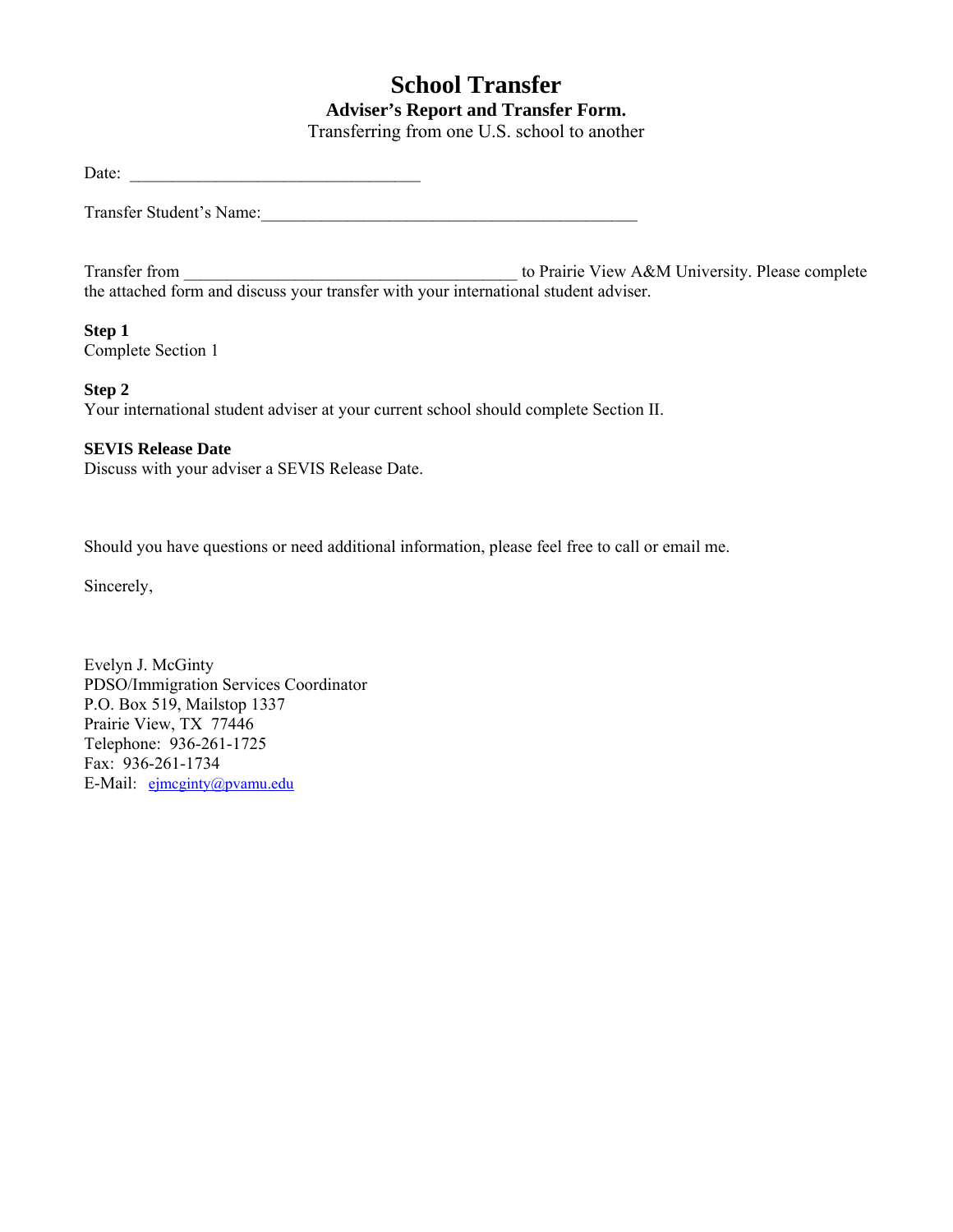### **Advisor's Report & Transfer Form F-1 International Student Prairie View A&M University**

Students transferring to Prairie View A&M University from other U.S. institutions should complete **Section I** of this form. **Section II** is to be completed by the designated school official at the student's current institution.

#### **SECTION I: Student**

|                                                 | Student IDNumber:                                                                                                                    |                       |  |
|-------------------------------------------------|--------------------------------------------------------------------------------------------------------------------------------------|-----------------------|--|
|                                                 |                                                                                                                                      |                       |  |
|                                                 | Semester you plan to enroll at Prairie View A&M University: Visa Type: Visa Type:                                                    |                       |  |
| Current Address:                                | If mailing address is different from physical address - give both                                                                    |                       |  |
|                                                 |                                                                                                                                      |                       |  |
|                                                 |                                                                                                                                      |                       |  |
| that the above information is true and correct. | I authorize the release of the information requested below to Prairie View A&M University and certify                                |                       |  |
|                                                 |                                                                                                                                      | Date: $\qquad \qquad$ |  |
|                                                 | "State law requires that you be informed of the following (1) you are entitled to request to be informed about the information about |                       |  |

 "State law requires that you be informed of the following (1) you are entitled to request to be informed about the information about yourself collected by the use of this form (2) you are entitled to receive and review that information; and (3) you are entitled to have the information corrected at no charge to you."